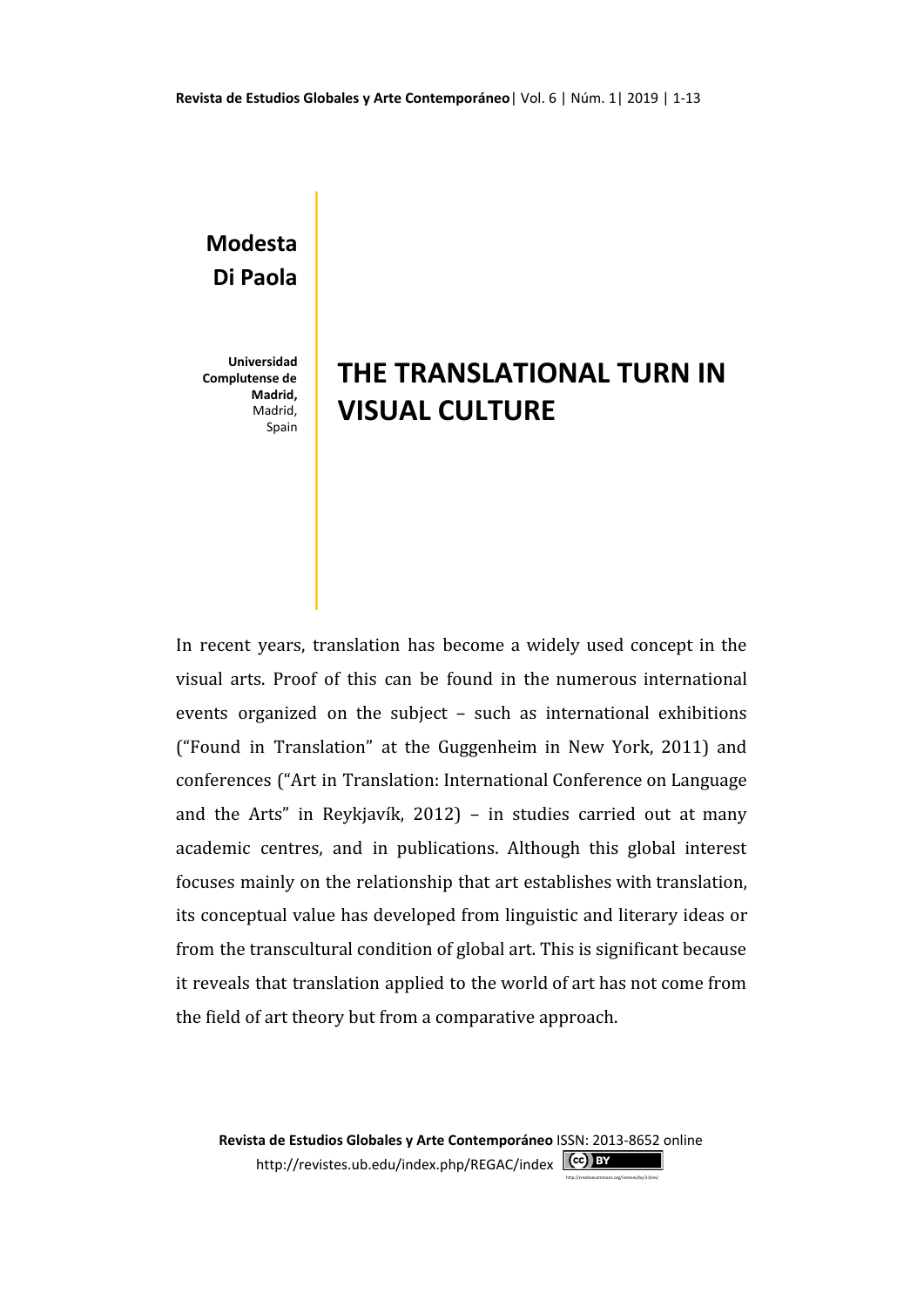Comparative literature, critical iconology, visual studies, and translation studies have had to conform to the new cultural analyses developed by cultural studies and certain philosophical tendencies born in post-structuralism and deconstructionism. The concept of "culture", understood as the dialectic between being in its relationship with society, has been the axis on which translation has been related to the scope of art theory and the production of visual artefacts. In the early 1990s, theoretical and artistic works arose in the English-speaking $^1$ context that developed the concept of translation as a practice that is indispensable to the understanding, interpretation, and dissemination of contemporary art. Since then, artistic practices have also suffered from a tendency to move towards cultural issues, creating common areas, affinities, and interests with linguistic and cultural translation theories.

In this context, the reasons for the growth of translation as an "artistic interest" depend on many complex contemporary phenomena: the globalization of the art market; the internationalization of art that has expanded the possibilities of the displacement of works (biennales, international shows, etc.)<sup>2</sup> and thereby increased the number of conferences and symposia on issues that directly or indirectly seek to analyse and reflect on linguistic, cultural, and artistic processes; and –

<sup>1</sup> Mirzoeff, Nicholas (1999). *An Introduction to Visual Culture*. London: Routledge; Jay, Martin (1993). *Downcast Eyes: The Denigration of Vision in Twentieth-Century French Thought*. Berkeley: University of California Press; Jencks, Charles, (ed.) (1995). *Visual Culture*. London and New York: Routledge; Bal, Mieke, and Bryson, Norman (1991). Semiotics and Art History. *The Art Bulletin*, 73, 2, 174-298; Bal, Mieke (1997). *Narratology: Introduction to the Theory of Narrative*. Toronto: University of Toronto Press.

<sup>&</sup>lt;sup>2</sup> See the texts recollected in Belting, Hans; Buddensieg, Andrea; Weibel, Peter (eds.) (2013). *The Global Contemporary: The Rise of New Art World after 1989*. Cambridge, Mass.: MIT Press for ZKM, Karlsruhe.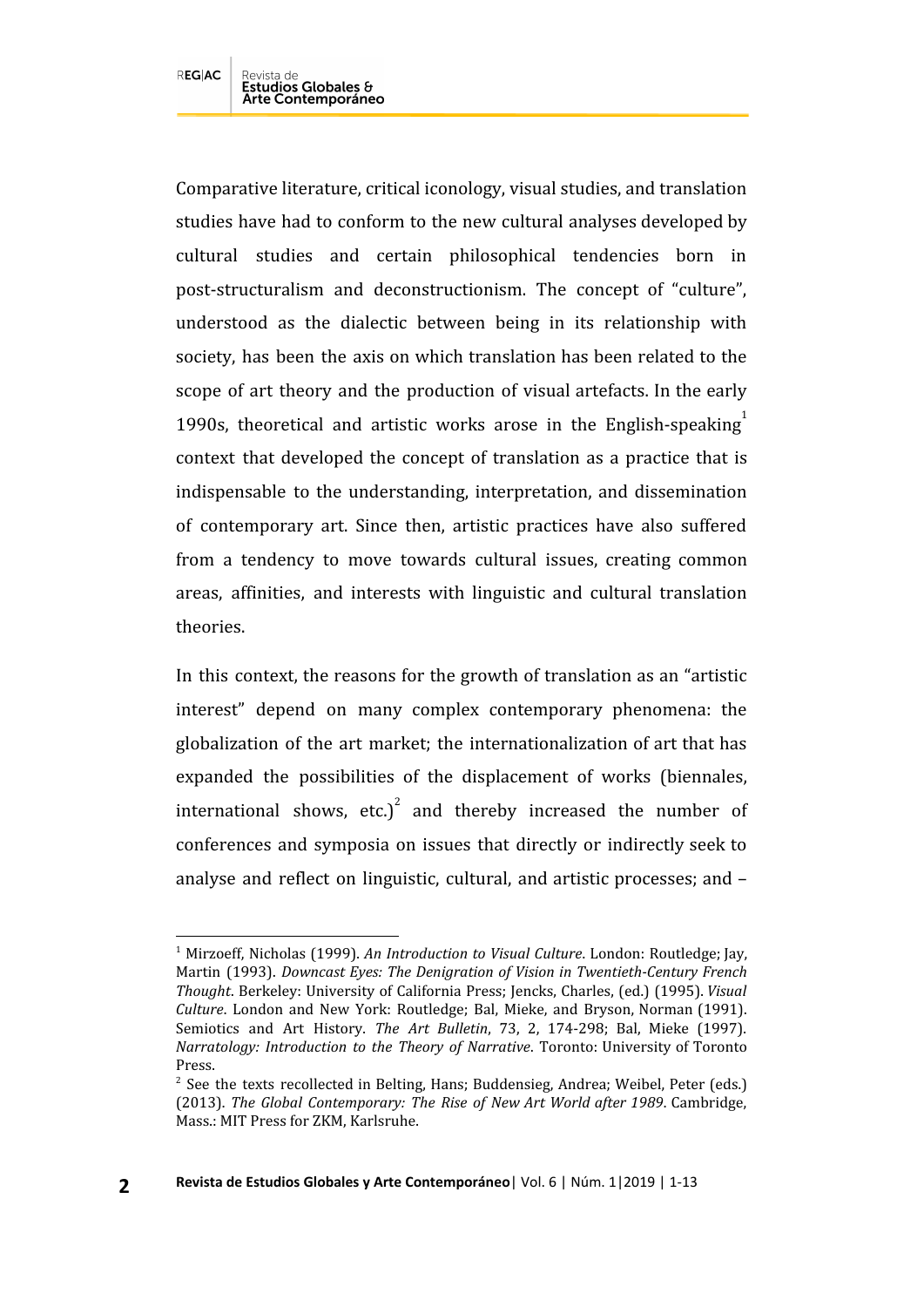finally – the importance of visual communication, especially the role of digital platforms (film, video, television, the internet) and the emergence of multimedia products and new technologies applied to audiovisual media that have made possible the collapse of any linguistic and cultural border. From these international phenomena, new concepts have arisen, along with the need to use other instruments and other models of interpretation of artistic works. Some issues related to translation have been integrated with the visual arts: firstly as an indispensable tool for interpreting works of art produced in different geographical or cultural environments, and secondly as a "formal" element essential for the artefacts that represent artistic, social, anthropological, or political realities. Thanks to these new perspectives, translation is now used as a strategy to interrogate and understand –epistemologically, ontologically, and philosophically – the expressive possibilities opened up by works of art. $3$ 

The main aim of this volume is to weave a theoretical alliance between art and visual translation by linking more closely to the interdisciplinary debate that sees in translation the metaphor of a transfer (*translatio*) of meanings from the word (*logos*) to the image (*eikon*), and perceives in inter-artistic production the manifestation of a poetics of cultural and intercultural relationship.<sup>4</sup> Current studies of

<sup>3</sup> In 2007, the British *Journal of Visual Culture* dedicated a monograph to the subject of translation in visual studies, compiling articles by Mieke Bal (2002), Joanna Morra (2000), Gary Shapiro (1997); Juliet Steyn (1996), Lawrence Venuti (1998), etc. (*Journal of Visual Culture*, 6, 5. 2007).

<sup>4</sup> Rampley, Matthew. "Visual Rhetoric". In: Rampley, Matthew (ed.) (2005). *Exploring Visual Culture.* Edinburgh: Edinburgh University Press, 133-148; Steiner, Wendy (1982). *The Color of Rhetoric*. Chicago: The University Chicago Press; Wagner, Peter. "Introduction: Ekphrasis, Iconotexts, and Intermediality – the State(s) of the Art(s)". In: Wagner, Peter (ed.) (1996), *Icons, texts, iconotexts: essays on ekphrasis and Intermediality.* Berlin and New York: De Gruyter, 1-40; Mitchell, William J. T. (1994).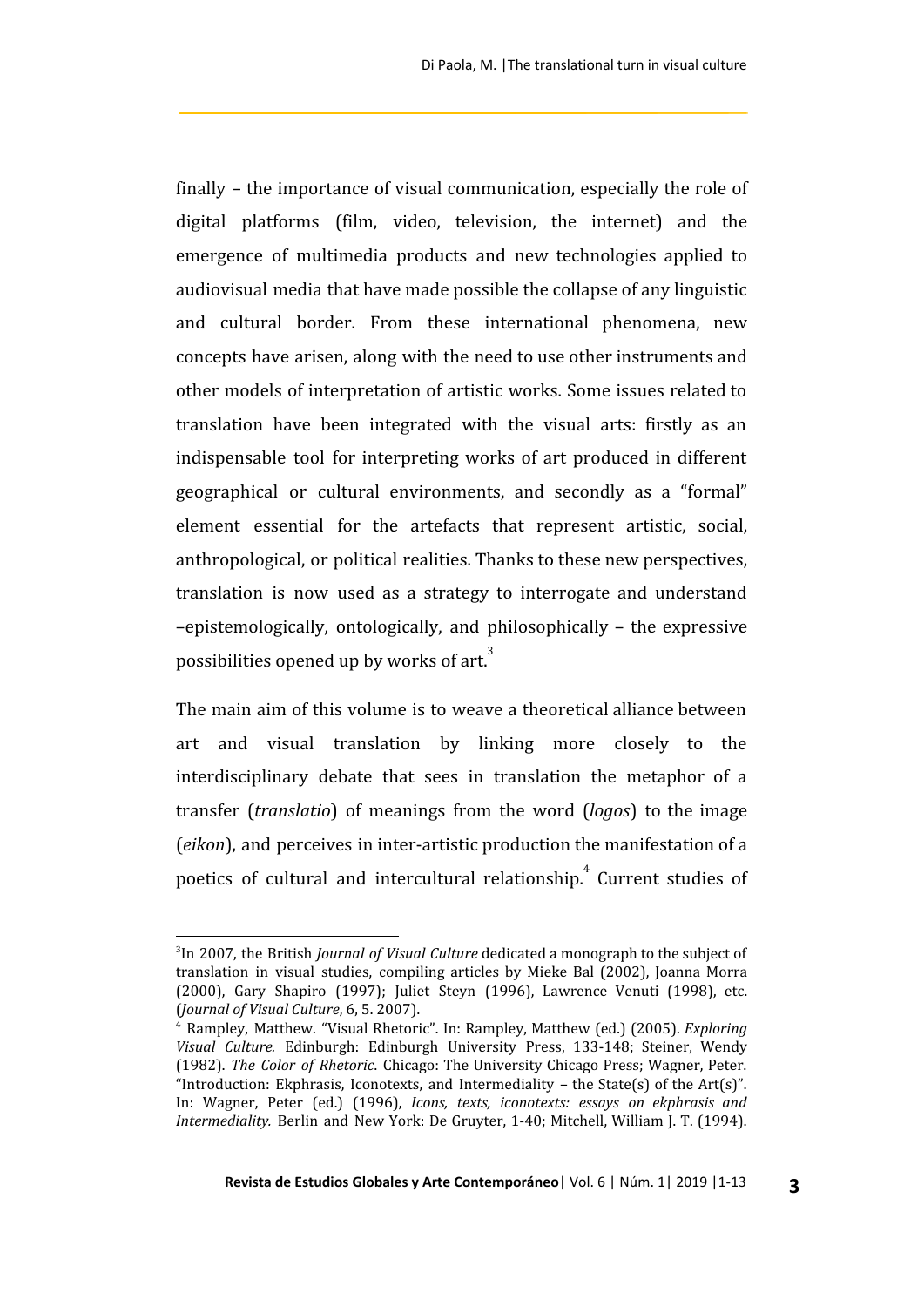vision have encouraged the use of the term "visual translation" not only to refer to a theoretical comparison between art and literature, but also – through new readings and methodologies – to interpret contemporary artistic phenomena, whose conceptual axes are identity, society, territory, and politics. The act of interpreting thus arises from the need to decode the work of art in relation to the historical and geographical context in which it was produced, and in relation to the context in which its reception takes place. In a global world, however, many works of art seem to remain within an intellectual oblivion created by the difficulty of understanding and deciphering them. The concept of visual translation is therefore related to both a hermeneutical notion that reflects on the complexities of the contemporary artistic artefact and an epistemological attempt at reflection on the cultural and linguistic exchanges that take place between subjects and international events. In the era of globalization<sup>5</sup>, art's public is heterogeneous, mobile, unpredictable, diasporic, and hybrid. Visual translation falls within the broader scope of visual communication, the transmission of messages, the media used as vehicles of information and, consequently, within the way of receiving and decoding these elements culturally. Translation applied to the artistic field must be understood as a segment of human communication involved in every act of interpretation of art in its phases of emission and reception.<sup>6</sup>

Thus, the articles collected in this volume analyse theories and artistic praxes using the concept of translation not only in its linguistic and

*Picture Theory: Essays on Verbal and Visual Representation*. Chicago: The University Press of Chicago.

<sup>5</sup> See Guasch, Anna Maria (2017). *El Arte en la era de lo global, 1989-2015*. Madrid: Alianza.

<sup>6</sup> Di Paola, Modesta (2019). *L'arte che traduce. La traduzione visuale nell'opera di Antoni Muntadas*, Milan: Mimesis.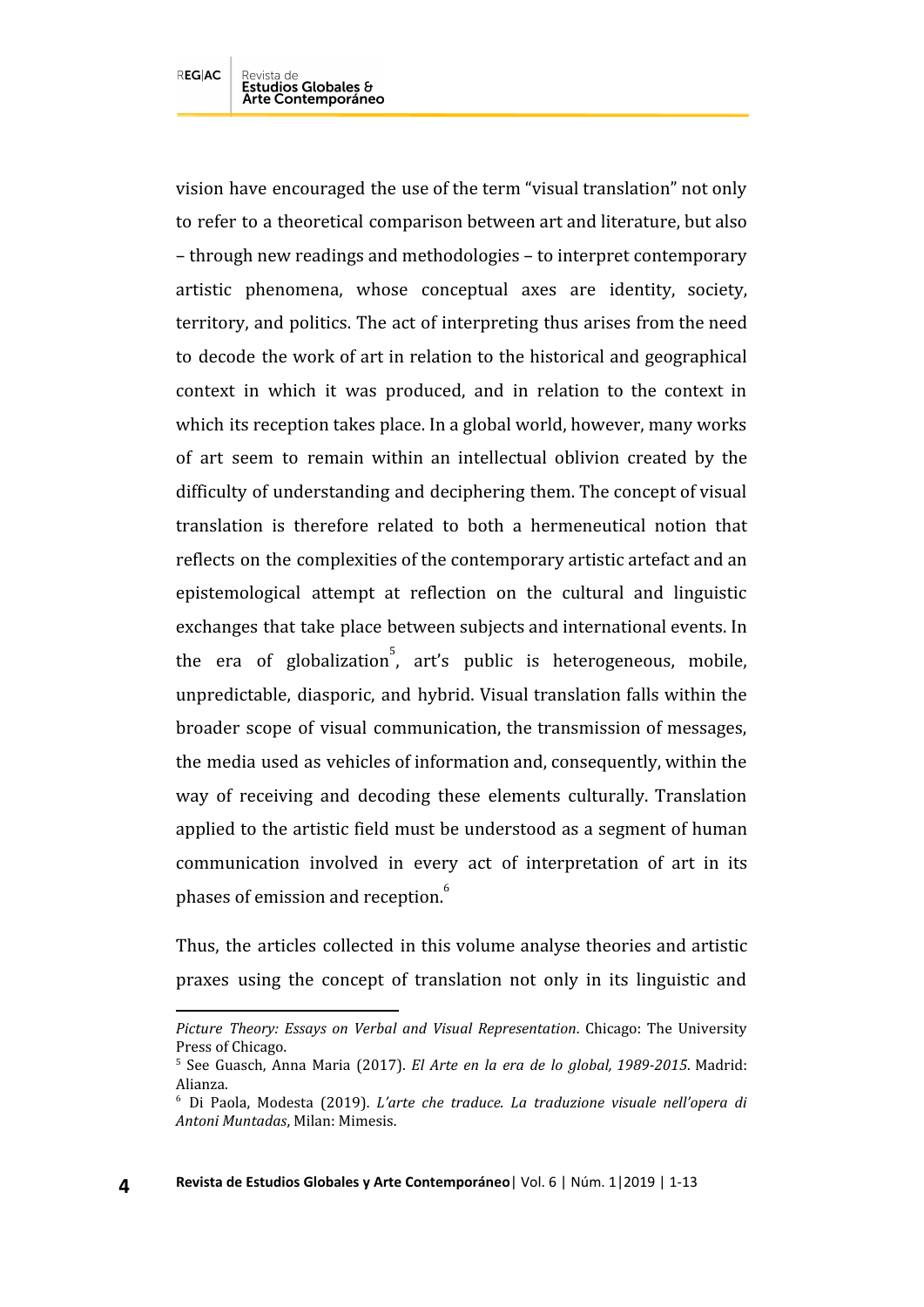cultural sense but also in its inter-artistic and inter-medial aspects. The main objective of this publication is to bring to light the "contact zones" between different disciplines (visual studies, translation studies, comparative literature, iconology, and political philosophy) studying the relationship between translation and art – an interest confirmed by the semantic osmosis between text and image that favours the transmigration of meanings on a terminological level. To use terminology familiar from translation studies, we could call these issues "contact zones" in which one can find the affinities and interferences between translation and visual production. The authors included in this volume portray these contact zones, moving among heterogeneous cultural expressions – often far apart in time and space – and, most of all, identifying and illustrating an epistemological route and a hermeneutical approach that problematizes and also gives meaning to visual translation. These categories are not sealed off from one another – quite the reverse, as terms that appear under one rubric could easily be transferred to another.

The first contact zone investigates aesthetic historiography, literature, and philosophy to find inter-artistic forms that use the apparatus of translation in a metaphorical way. Here, from modern theories of visual culture and visual rhetoric to linguistic interests within the field of philosophy, translation is described as a metaphorical element of the relationship between *icono* and *logos*. **Francisco Jarauta** analyses some important theoretical statements on the concept of translation provided by Walter Benjamin. We are indebted to Benjamin for giving the most revealing description of the translator's activity within the ontological approaches. In his essay *Die Aufgabe des Übersetzers* ["The Task of the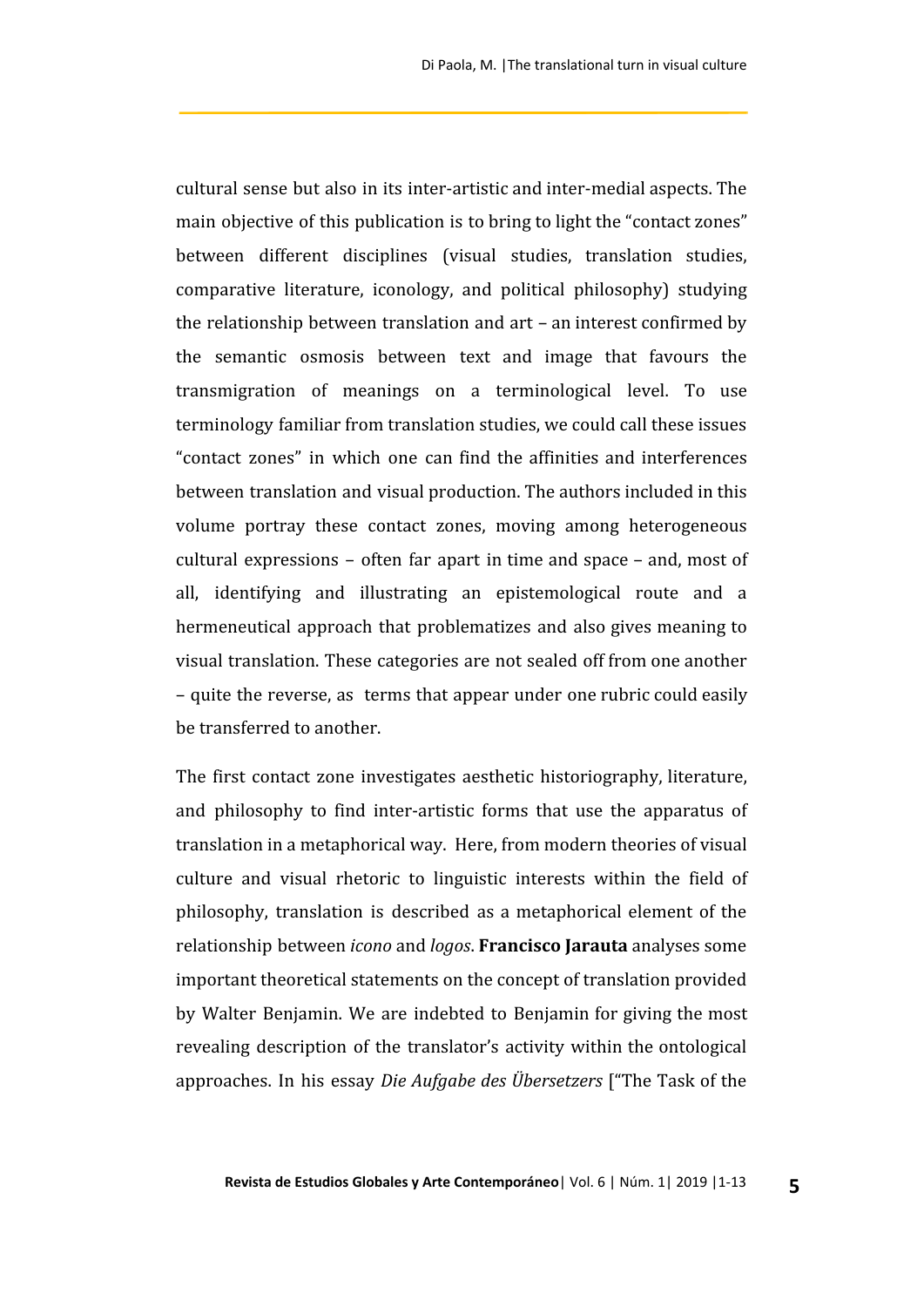**6**

Translator"], Benjamin founded the basis of a metaphysical translation. This conforms to his idea that what inspires the task of translator is the great opportunity to integrate different languages in one true, perfect, and universal language. Jarauta points to Benjamin's universal language, which reveals the intimate relationship between languages as well as the possibility of translation in the form of an interlinear version that matches language and revelation. **Daniel Lesmes** also confronts Benjamin's thinking. Under the light of visual translation, Lesmes analyses Benjamin's concepts of similarity and resemblance, conceiving the reading of images from their "virtual similarities". Beginning with Benjamin's theory of translation , Lesmes rethinks the virtual as visual and exposes a visual translation within what Benjamin called dialectical images. From the field of comparison between image and word, **Javier Arnaldo** considers the artistic work of Henry Fuseli, which links visual translation with literary models. Through the concept of "mythical translation" coined by Novalis, Arnaldo considers the idea of translation as infinitely reflective, projecting its acts in way that is similar to what happens with sight when mirrors are facing each other. From the field of curatorial studies and art production, **Virgilio Berardocco**, via Harald Szeemann's critical and exhibition work, analyses the unfinished project of modernism as the biblical tower of Babel, which provides an effective and innovative key of interpretation, and reveals modernism's differences and polysemic richness. If Berardocco finds a confrontation with the utopia of Babel from curatorial statements, **Inés Molina** moves around the same myth from the perspective of the "architectural image" and its relation with communitarian urban experiences developed during the decades of the1960s and 1970s.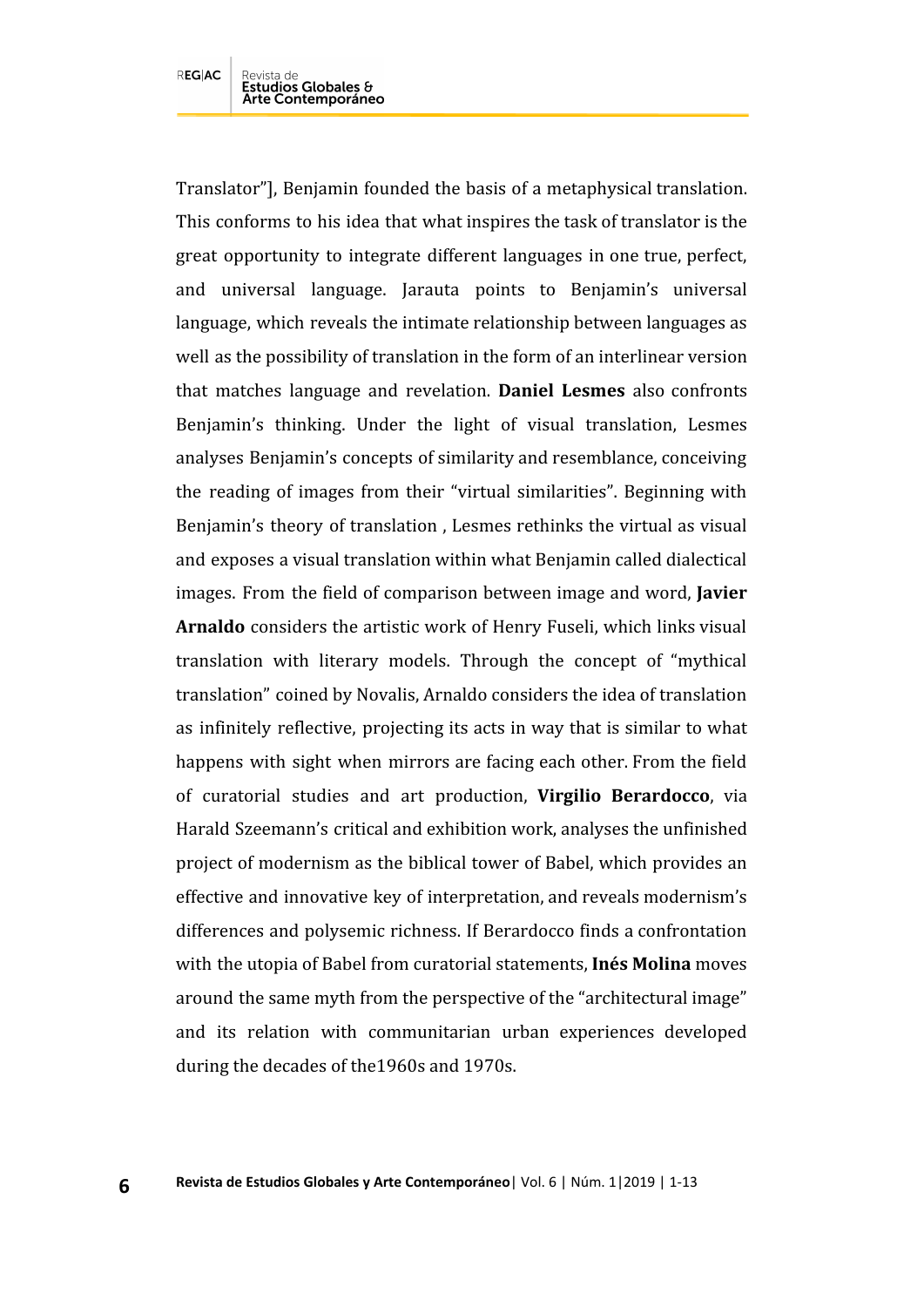In the second contact zone, authors analyse the concept of visual translation from colonialist, imperialist, and post-colonialist fields. Here, translation is an indispensable mediation between cultures, often denouncing the manipulations of canons and power. The importance of the "point of view" is especially underlined as a programmatic declaration in the field of visual arts, an ideological admission that perceives "the agent that sees" within its narrative cultural implications. This is a crucial move to overcome certain modernist hypotheses, for which even the radical option of silence served to ratify the separation and – at the same time – a hypothetical pureness of the various artistic fields. **Sol Izquierdo**, using the category of cultural translation for the analysis of modern interpretations of the Ajanta paintings, sheds light on a transmedial, translocal, and linked process of transcription and recodification of images in relationship with their artistic contexts, and he observes how a globalized panorama was connected by a common pictorial source. **Julia Skelly** analyses Teresa Margolles's textile works as transcultural objects that, within the context of the global art world, are acknowledged *as* artworks. Through the lens of visual translation, she describes the political work that Margolles makes as that of a global contemporary artist who employs textiles to create death-related artworks and who enacts a feminist, material translation that has implications for global art histories while unveiling the global epidemic of femicide. **Vega Tescari** analyses the historical and political meditation that the video artist Chen Chieh-jen (1960) makes in his works, characterized by the insertion of archival footage in close dialogue with actual and contemporary images. Looking at China's past in relation to its present, Chen's work underlines social injuries,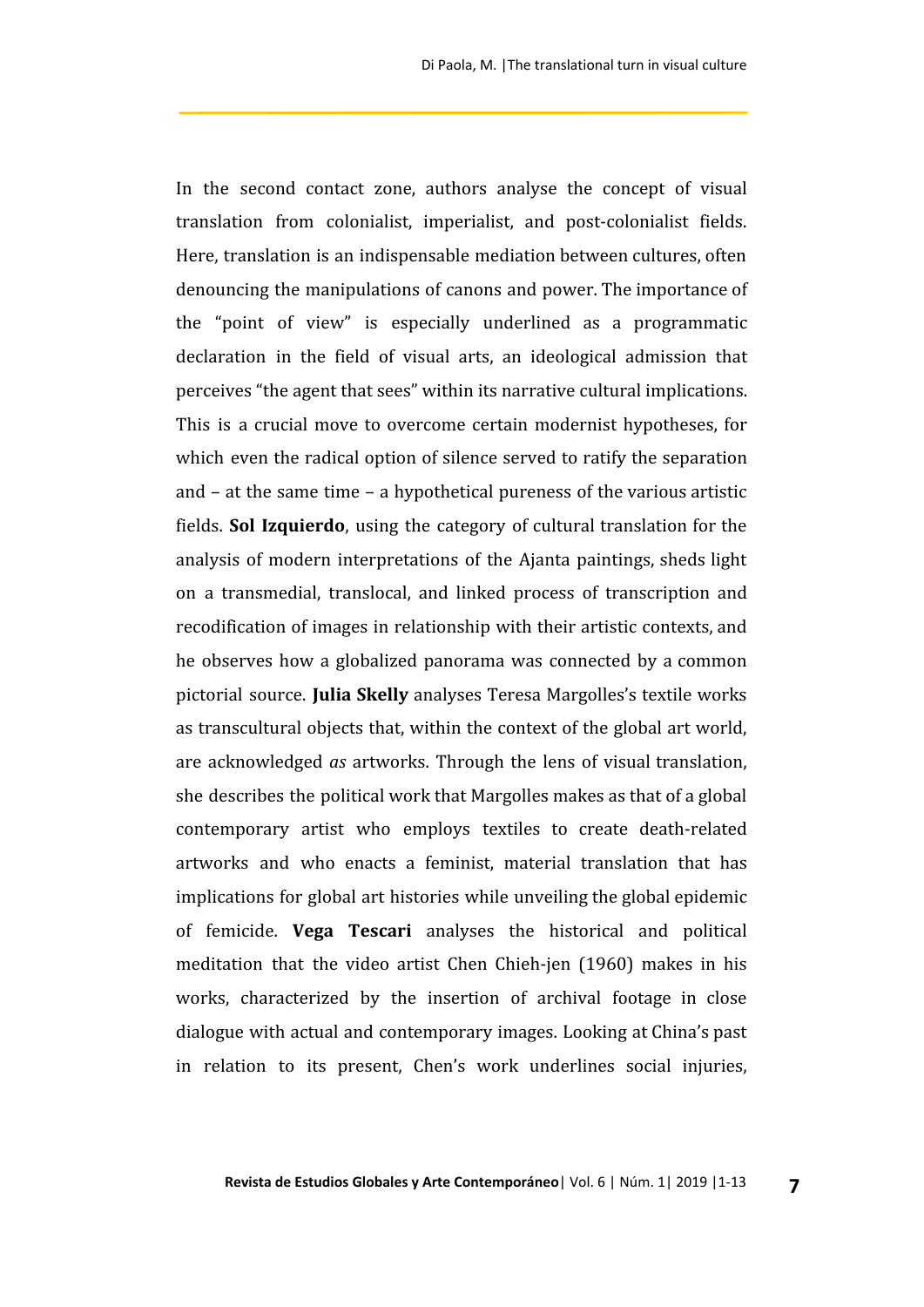unsatisfied expectations, misinterpretations, and illicit appropriations by the Western gaze.

In the third contact zone, visual translation comes to a definition inherent in the very condition of contemporary globalisation, and consequently the ontological necessity or impossibility of a dialogue between cultures in which the unfamiliarity of idioms has to find compensation through an understanding of the images accompanying trade at all levels of communication. Here, the theory of visual translation arises in relation to the phenomenon of crossing boundaries between disciplines, media, and cultures. Interdisciplinarity and intermediality are necessary and essential to the study of complex and multifaceted contemporary realities. **Birgit Mersman** analyses Xu Bing's artistic attempts to replace linguistic translation by icon transcoding in order to adapt to the digital "pictographic age" of global visual communication. She interprets Bing's *Book from the Ground* as a new artistic Babel project, providing a universal visual translation tool in times of digital transformation. **Alaa Badr**, within the wider context of the new generation of Arab photographers that emerged after the "Arab Spring" revolts in the early 2010s, considers the power of photography both as a medium for a visual discourse on identity and as a tool with which artists express themselves through a "revolutionary art." Photography acts as a "double actant": the photographer is a witness and, by documenting the unfolding events, also becomes an agent of the societies. Based on the concept of translation and Bruno Latour's community of humans and non-humans, and returning to some central aesthetic concepts of Graham Harman, **Federica Matelli** exposes a kind of post-human translation closely related to the global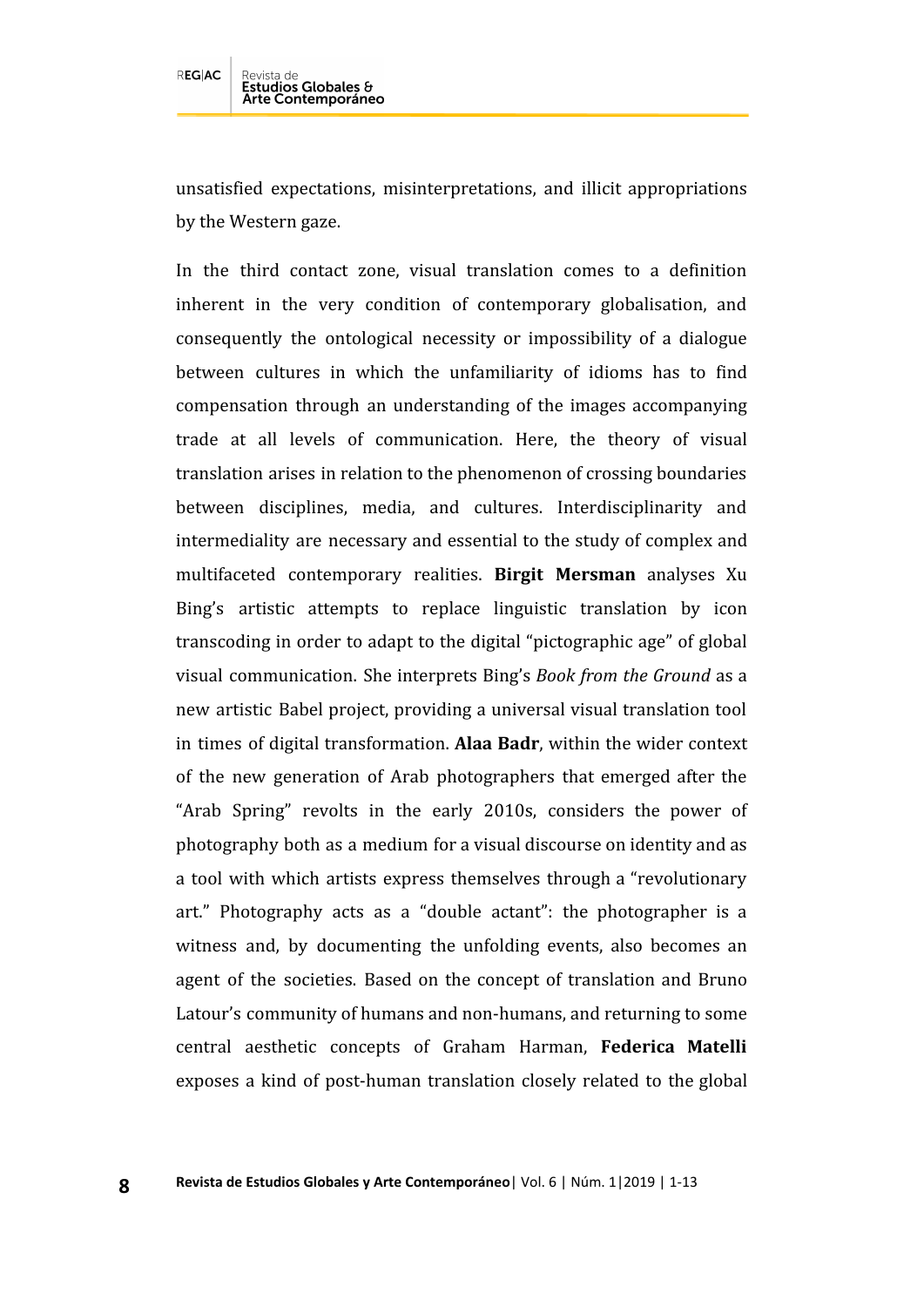situation of semi-capitalism and computational capitalism. **Cristina Moraru** investigates a new methodology of art interpretation that operates visual translation from an interdisciplinary approach in order to understand the work of art in its political, social, historical, and cultural contexts. This new methodology is informed by critical theory that now questions the traditional aesthetic categories. According to Moraru, the endeavour intended through visual translation entails not only the process of rethinking traditional aesthetics, but also the radicalization of thinking about the production of artistic work in the socio-political and cultural context and its public reception.

The difficult balance between philological reconstruction and accounts of the "genetic" transformation of artistic production culminates in this volume with the development of a translational turn of visual studies and the proposal of a new alliance between word and image through visual translation. With such theoretical premises, artistic production seems to be particularly suitable for setting the parameters for a translation turn in visual art. Indeed, these parameters are evident in some works of "displaced" artists who have lived in the in-betweenness of languages and culture. Often their artistic production is characterized by the loss of those elements that would be typical of their culture of origin and by the constitution of something new and unpredictable that treasures its own self and the other, without neglecting the hybridisation and adaptation of linguistic and cultural codes that allow the other to understand. From this perspective, a very important case study is the artistic production of Antoni Muntadas. His series of artistic works entitled *On Translation* addresses different topics on translation that enable us to develop a theoretical framework about visual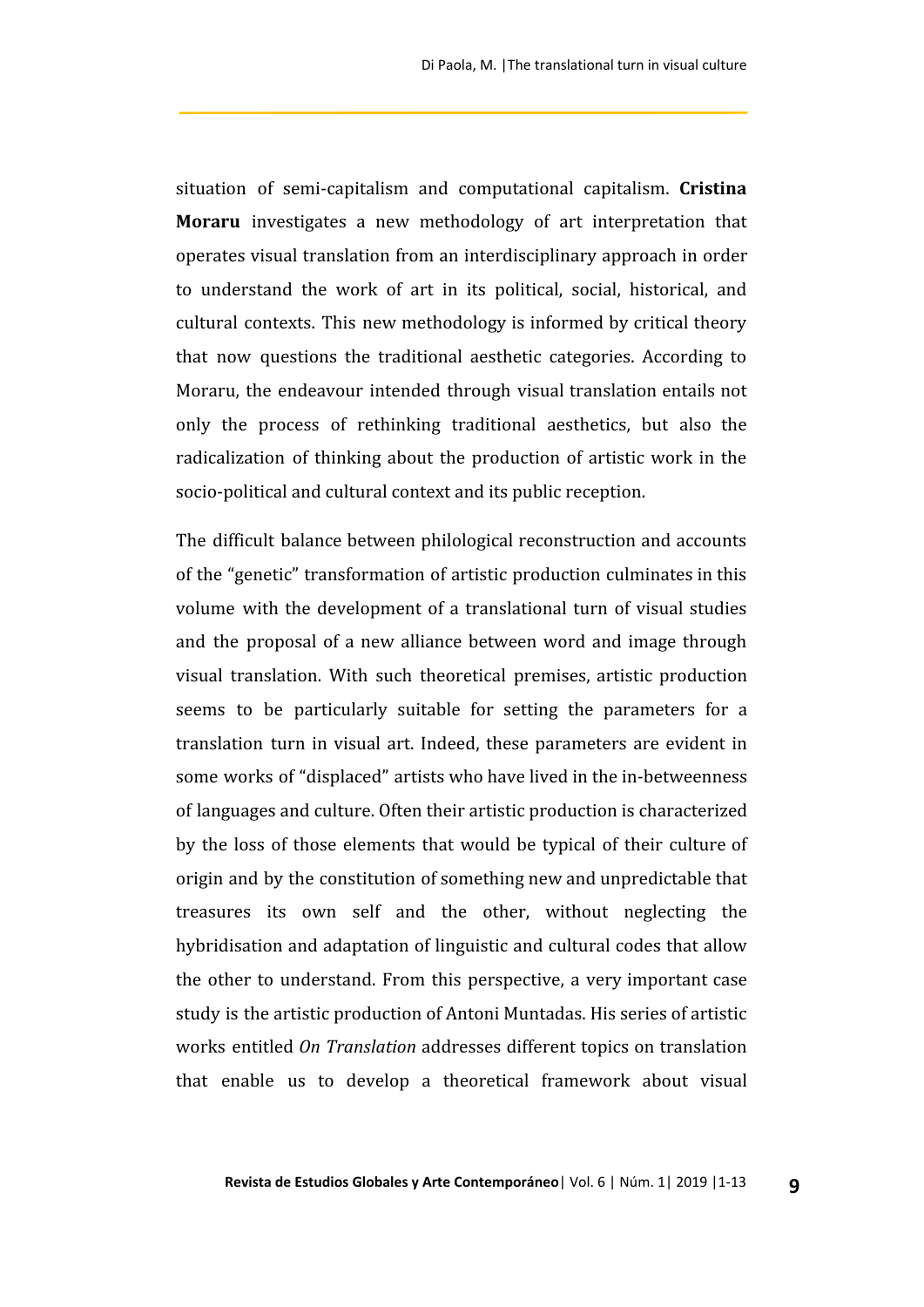translation. Since 1995, Muntadas –networker, nomadic traveller, and "figure that transgresses the frontier"– has carried out a complex analysis of linguistic, cultural, and visual translation. With this long series, the artist has visually recorded the problems that occur in the "invisible" processes of migration and the decoding of cultures. A profound artistic interest has manifested itself in parallel with a growing attention to the role of the production of theory, as confirmed by the abundant literature on the relations that art weaves with other cultural forms, through linguistics, philosophy, media studies, and social sciences in general. It is evident that many artistic forms are the result of an interdisciplinary production and therefore to be understood they need a different reading key from that used in the past. The contemporary artist is no longer a contemplator of reality, but a nomadic subject who often makes a critical reading of the societies in which he or she comes into contact.

The theoretical and artistic praxes that deploy the concept of translation – both in its linguistic and cultural elements and in its inter-artistic and inter-medial aspects – that are traced in this volume offer new perspectives on the relationship between art and translation. They reveal metaphorical connections between *logos* and *icono*, but they also go beyond metaphor and justify visual translation as a discursive concept and an indispensable tool for the realization of contemporary transnational and interlinguistic artefacts. They bring to light the contact zones among different disciplines (visual studies, translation studies, comparative literature, iconology, and political philosophy), studying the relation between translation and art – an interest confirmed by the semantic osmosis between text and image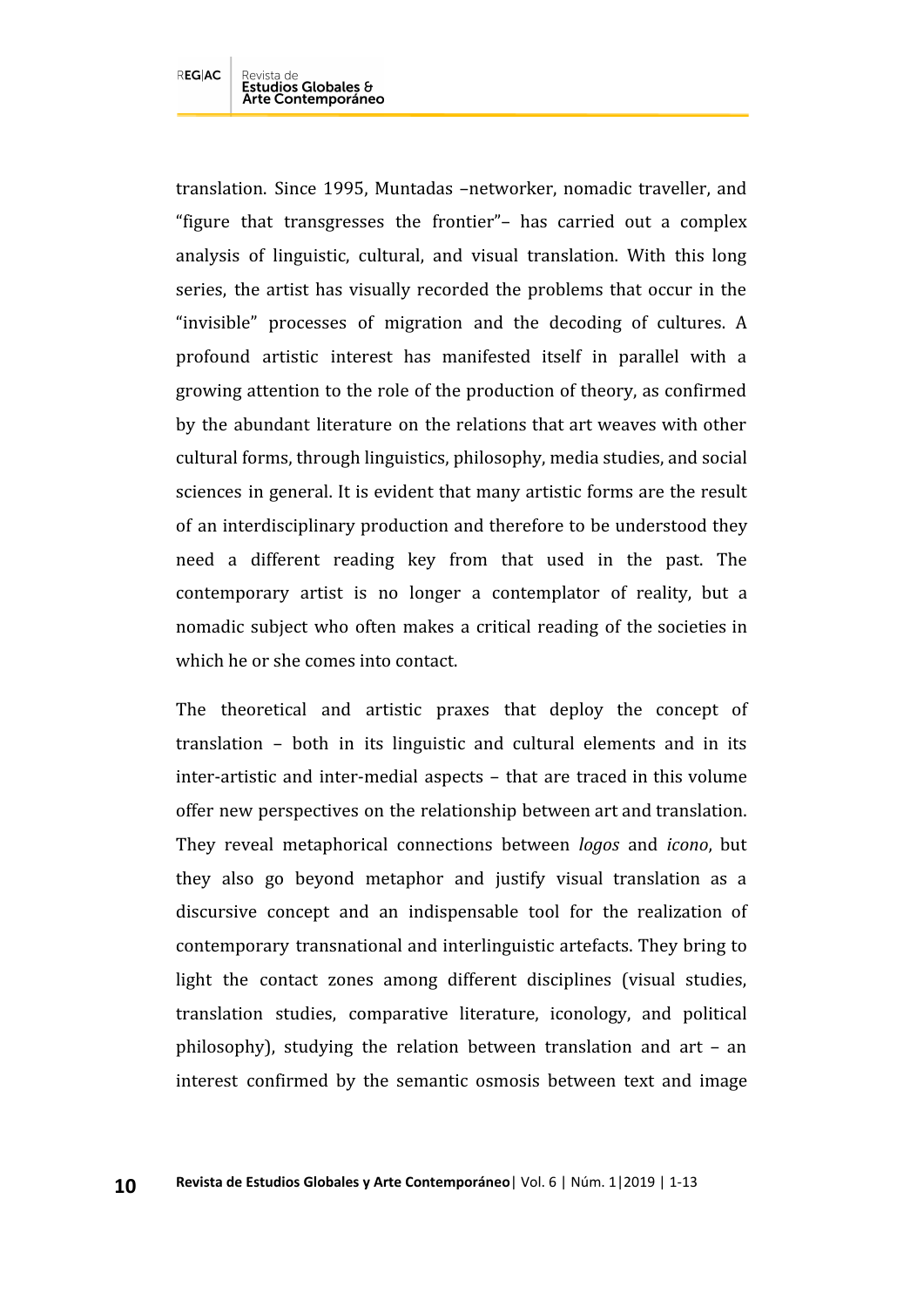that favours the transmigration of meanings on a terminological level. Finally, they draw a conclusion according to which artistic criticism and praxes, using the concept of visual translation, validate the theorization of a *translational turn* within visual cultural over the last twenty years.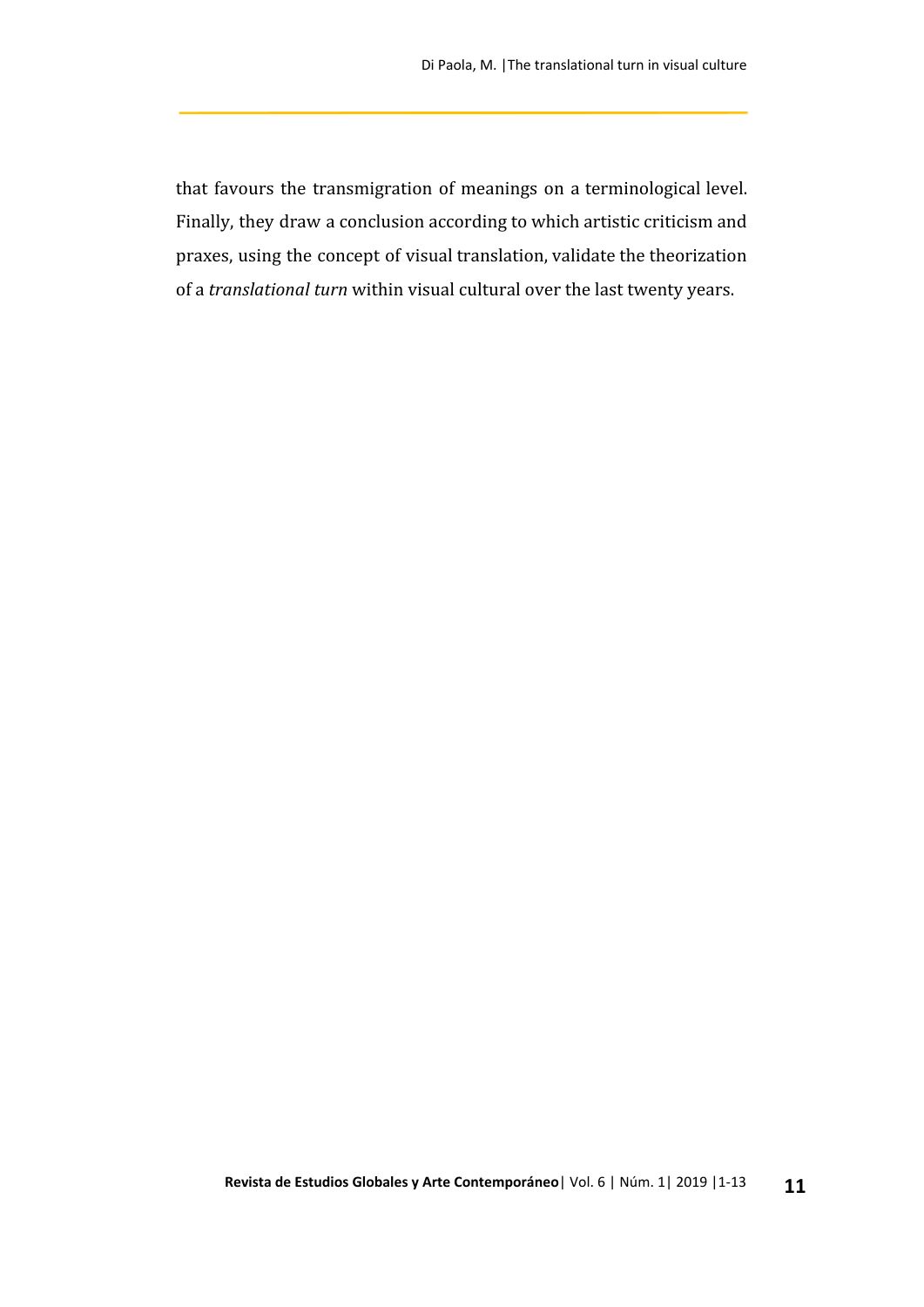## **References**

Bal, Mieke, y Bryson, Norman (1991). Semiotics and Art History. *The Art Bulletin*, 73, 2, 174-298.

Bal, Mieke (1997). *Narratology: Introduction to the Theory of Narrative*. Toronto: University of Toronto Press.

Bal, Mieke, Morra, Joanna (eds.) (2007). *Journal of Visual Culture*, 6, 5.

Belting, Hans; Buddensieg, Andrea; WEIBEL Peter (eds.) (2013). *The Global Contemporary: The Rise of New Art World after 1989*. Cambridge, Mass.: MIT Press for ZKM, Karlsruhe.

Di Paola, Modesta (2019). *L'arte che traduce. La traduzione visuale nell'opera di Antoni Muntadas*, Milan: Mimesis.

Guasch, Anna Maria (2017). *El Arte en la era de lo global, 1989-2015*. Madrid: Alianza.

Jay, Martin (1993). *Downcast Eyes: The Denigration of Vision in Twentieth-Century French Thought*. Berkeley: University of California Press.

Jencks, Charles, (ed.) (1995). *Visual Culture*. Londres y Nueva York: Routledge.

Mirzoeff, Nicholas (1999). *An Introduction to Visual Culture*. London: Routlegde.